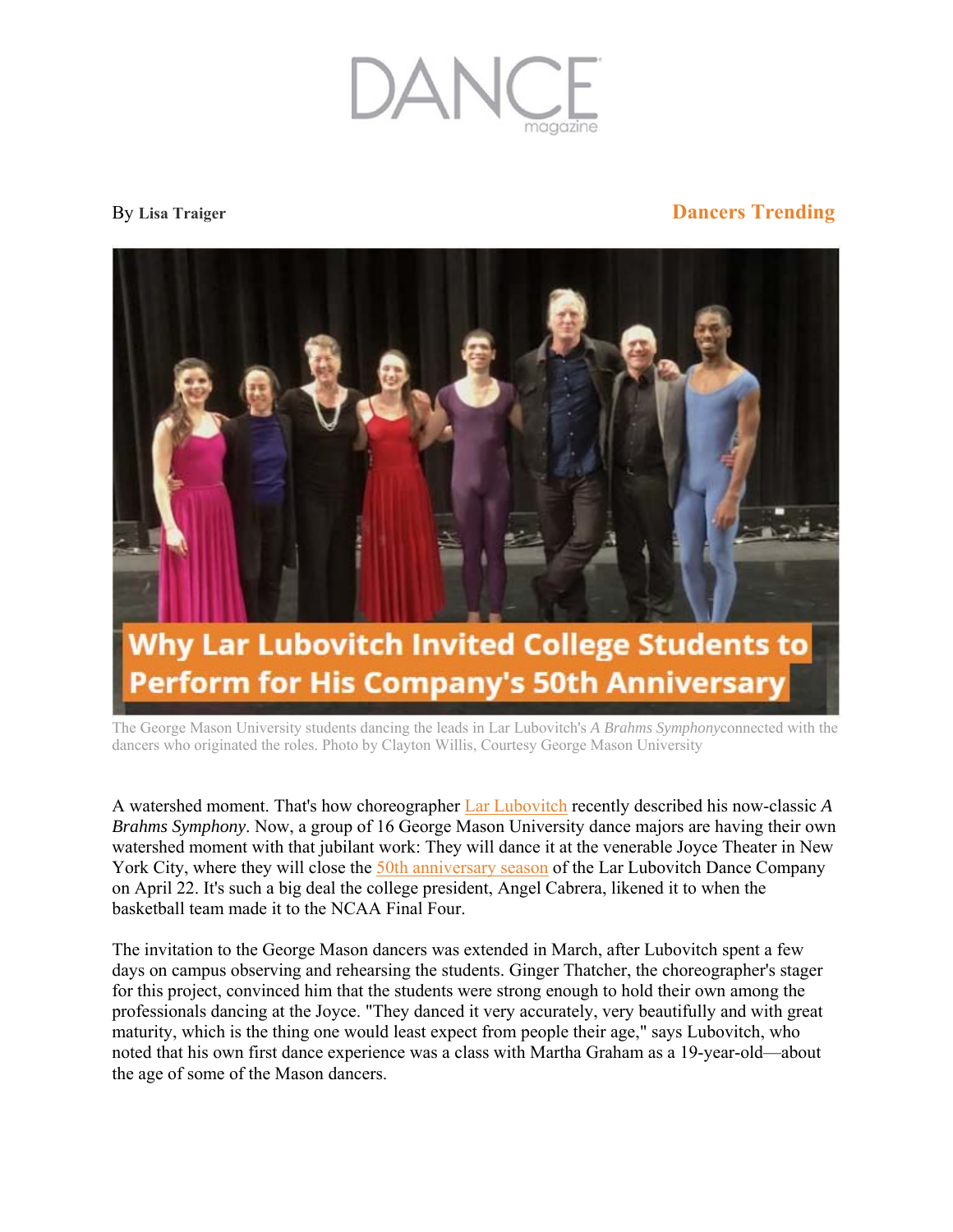

Students in the BFA program are no strangers to Lubovitch's works. One of their professors, Susan Shields, danced with the Lubovitch company as a young dancer in New York City. Now the director of the dance program at the Fairfax, Virginia, campus, each year she introduces freshman dance majors to Lubovitch's highly physical and demanding style during their second semester technique class. The students call it "Lar week."

"It's important that students understand their professors' context—where we all fit into dance history," she explains. Her colleague Roger Jeffrey, another Lubovitch alum, also passes on his experiences to the students.

The students began learning *A Brahms Symphony* from Thatcher last fall, following a two-part audition that Mason's approximately 80 dance majors attended. Thatcher narrowed it down to a dozen, plus five understudies. It's a large piece that demands attention to musicality, detail, and the utmost stamina and technical prowess to make the sweeping gestures, lifts and runs appear effortless.

## **George Mason University School of Dance** is with Marcel Mejia and 9 others.

February 23

We just finished a truly magical week with Lar Lubovitch rehearsing his piece "A Brahms Symphony." It was an incredible experience seeing Mr. Lubovitch in his element working one-on-one with our students on this masterpiece of a dance. We are so excited to share this work with our audience!